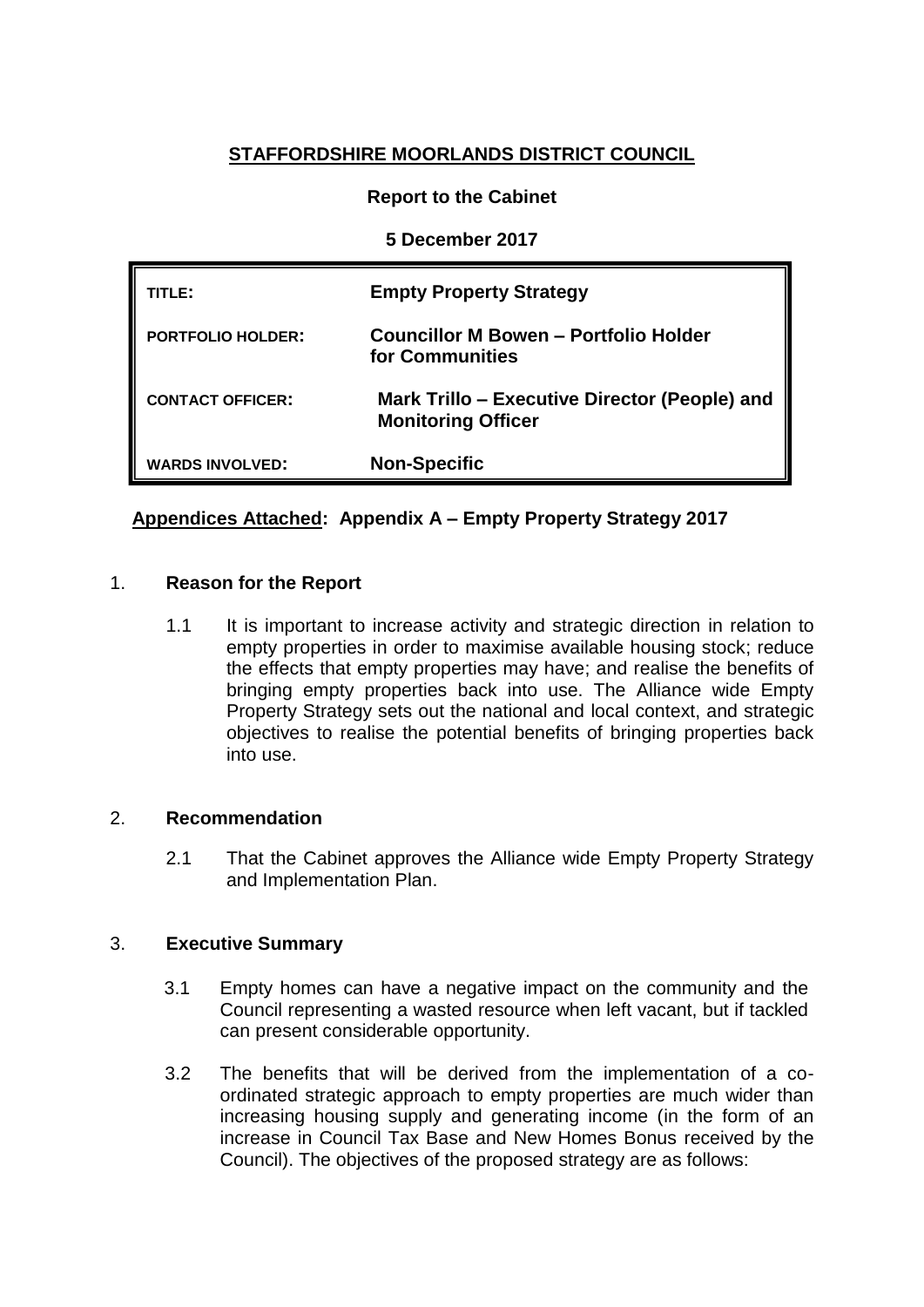- To bring empty private sector properties back into use to maximise housing stock;
- To raise awareness of empty property issues;
- To minimise the number of properties that become long-term empties at an early stage;
- To create accurate information in relation to empty properties;
- To promote the availability of information and services to empty property owners and private landlords;
- To provide sustainable development by reducing the need to build new properties, therefore reducing the pressure to build in greenfield sites in the open countryside;
- To discourage -anti social behaviour, crime or fear of crime which can occur when a building is empty;
- To improve housing conditions, the vitality of the built environment and prevent the deterioration of the buildings.

#### 4. **How this report links to Corporate Priorities**

- 4.1 The strategy contributes to the Corporate Plan 2015-19 aim of helping to create a safer and healthier environment for our communities to live and work.
- 4.2 A reduction in the number of empty properties will generate income (in the form of an increase in Council Tax base and New Homes Bonus received by the Council).

#### 5. **Options and Analysis**

- 5.1 Option 1- Proceed with the recommendations and approve the proposed Empty Property Strategy.
- 5.2 Option 2- Reject the recommendations and propose an alternative approach. Without a strategic co-ordinated direction the potential benefits of bringing properties back into use may not be realised. (Not recommended).

#### 6. **Implications**

- 6.1 Community Safety (Crime and Disorder Act 1998) A reduction of empty properties may have a positive impact and improve the quality of an area and assist in the reduction of vandalism and anti social behaviour.
- 6.2 Workforce There are no specific implications with this report.
- 6.3 Equality and Diversity/Equality Impact Assessment The report has been prepared in line with Council policies.
- 6.4 Financial Considerations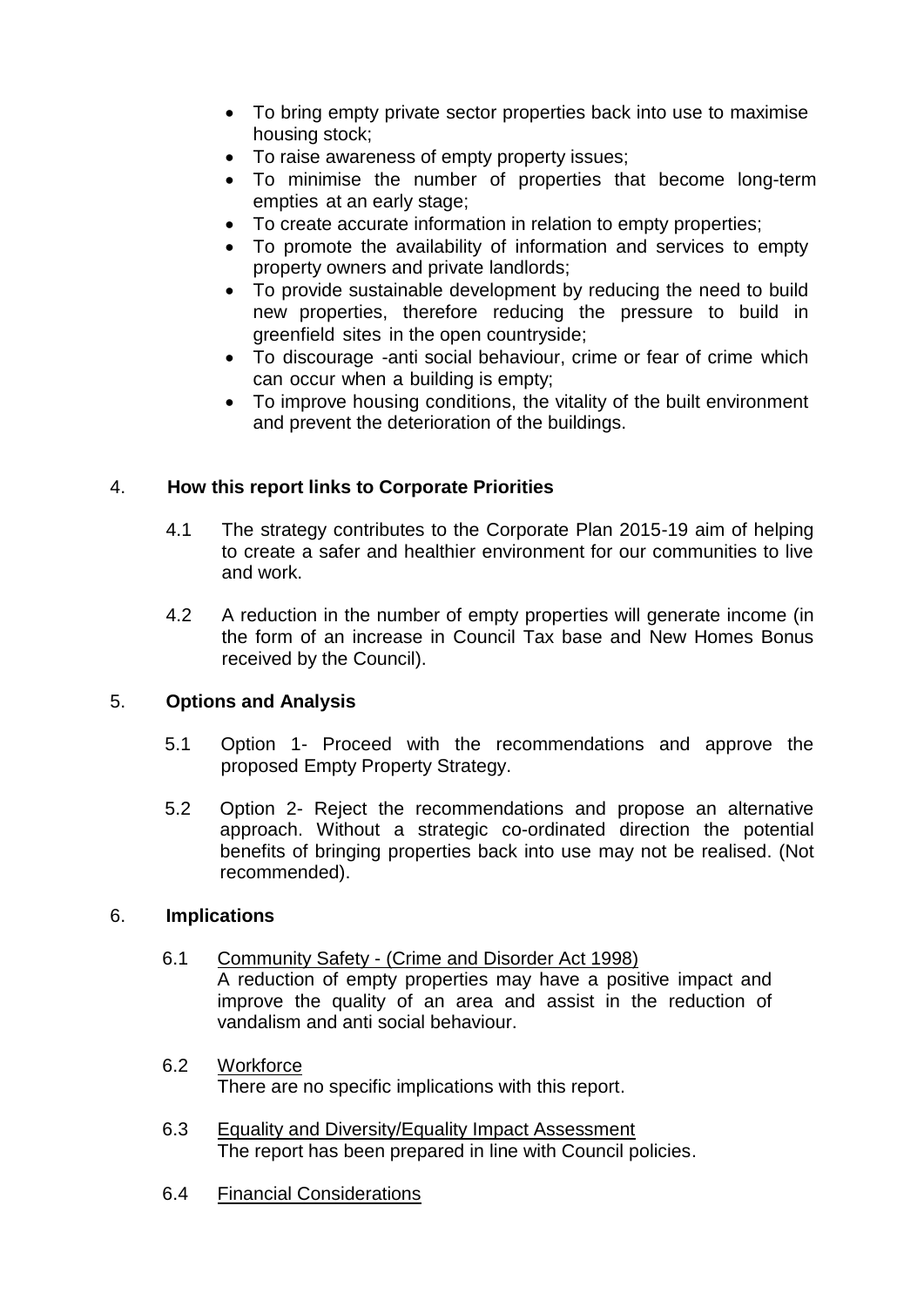Any indicative financial information presented in the Empty Property Strategy will be subject to further discussions as part of the Councils medium term financial plan, capital programme and budgetary process.

A reduction in empty properties will increase the Council tax base and generate income to the Council through New Homes Bonus received.

6.5 Legal

There are no specific implications to this report. There will be legal implications following review of enforcement powers and in respect of any specific action taken by the Council.

- 6.6 Sustainability There are no specific implications to this report.
- 6.7 Internal and External Consultation Consultation has been undertaken with the relevant internal Council service areas.
- 6.8 Risk Assessment There are no specific implications to this report.

#### 7. **Background and Detail**

- 7.1 Properties that are inactive in the housing market and have remained empty for over six months are classed as problematic vacancies and are targeted for action within the strategy proposed within this report. Also targeted are properties that have been highlighted through complaints, although these properties may not have been empty for over six months.
- 7.2 It should be recognised that the numbers of empty properties are continually fluctuating as properties become empty and are re-occupied on a daily basis, and therefore data can only identify a snapshot in time. As at 31.7.2017, 2.5% of domestic properties are empty within the Council's housing market area. A low proportion of properties are empty for a short, transitional period of time (under 3 months), with the majority empty for six months or more (53%). A significant proportion, 25%, are empty for over 2 years and incur 150% Council Tax charge.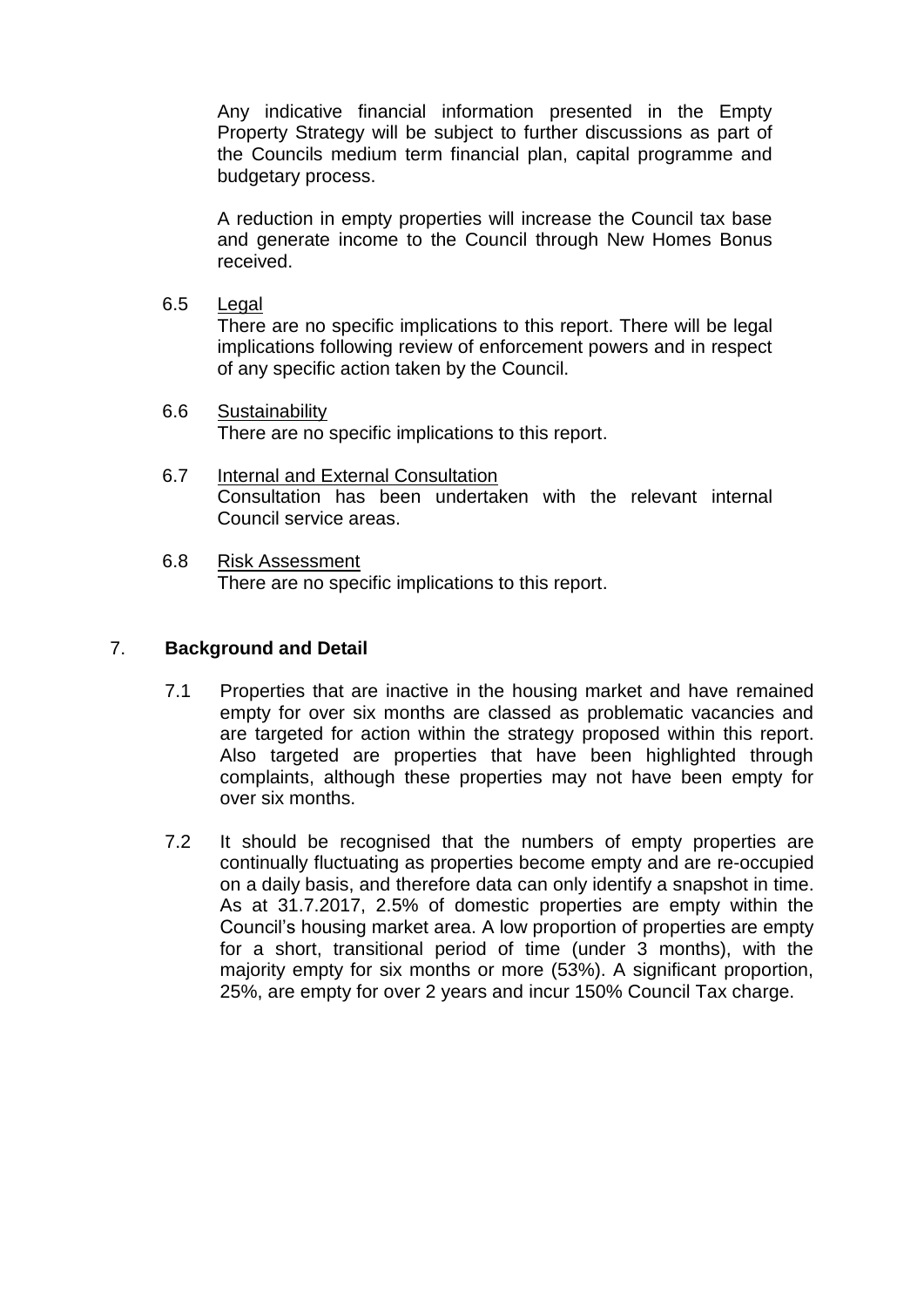|             | and unfurnished<br>Discount<br>Empty a<br>100%<br>$0-3m$ | unfurnished<br>Charge<br>and<br>Empty<br>100%<br>$3-6m$ | unfurnished<br>Charge<br>త<br>Empty<br>$6 - 24m$<br>100% | unfurnished.<br>Charge<br>Over 2yrs<br>∞<br>Empty<br>150% | 12m<br>$\overline{c}$<br>$\frac{\rho}{\sigma}$<br>Uninhabitable.<br>discount<br>50% | banded<br>properties<br>Tax<br>for Council<br>purposes<br>Total |
|-------------|----------------------------------------------------------|---------------------------------------------------------|----------------------------------------------------------|-----------------------------------------------------------|-------------------------------------------------------------------------------------|-----------------------------------------------------------------|
| <b>SMDC</b> | 182                                                      | 210                                                     | 325                                                      | 272                                                       | 100                                                                                 | 43,899                                                          |
| <b>HPBC</b> | 248                                                      | 238                                                     | 281                                                      | 180                                                       | 95                                                                                  | 41,552                                                          |

*Source: 31.7.2017 Alliance data*

- 7.3 Within the Staffordshire Moorlands area empty properties are found within the private sector. There is significant demand for affordable housing with 1101 registered households seeking housing in Staffordshire Moorlands and during 2016/17 61 households were statutorily homeless.
- 7.4 The Strategy aims to develop understanding of the reasons why properties may be empty so that appropriate advice and assistance can be developed accordingly. Nationally the reasons are numerous and include:
	- Lack of interest the owner may not fully appreciate the business case for bringing their empty property back into use.
	- Low demand or housing market collapse so severe that households become trapped in negative equity.
	- Over-supply of certain property types.
	- Area regeneration: a property may be empty pending reno vation or demolition or a property could be awaiting planning consent.
	- The property may have been acquired solely for speculative investment purposes and the owner is not concerned that the property is empty 'buy to leave'.
	- Fear of letting the property: some owners may be fearful of the perceived difficulties associated with managing a rented property and prefer to leave the property empty until the market improves and selling becomes a more attractive option.
	- Property condition (owners may be unable to afford the works necessary to bring a property back into a habitable condition or experiencing ill health or await or lack planning consent).
	- Lack of finances ill health, redundancy etc, resulting in delay in renovations.
	- Repossession (empty whilst finance company place on the market).
	- Prohibition Orders made under the Housing Act 2004.
	- Planning consent waiting for or lack of.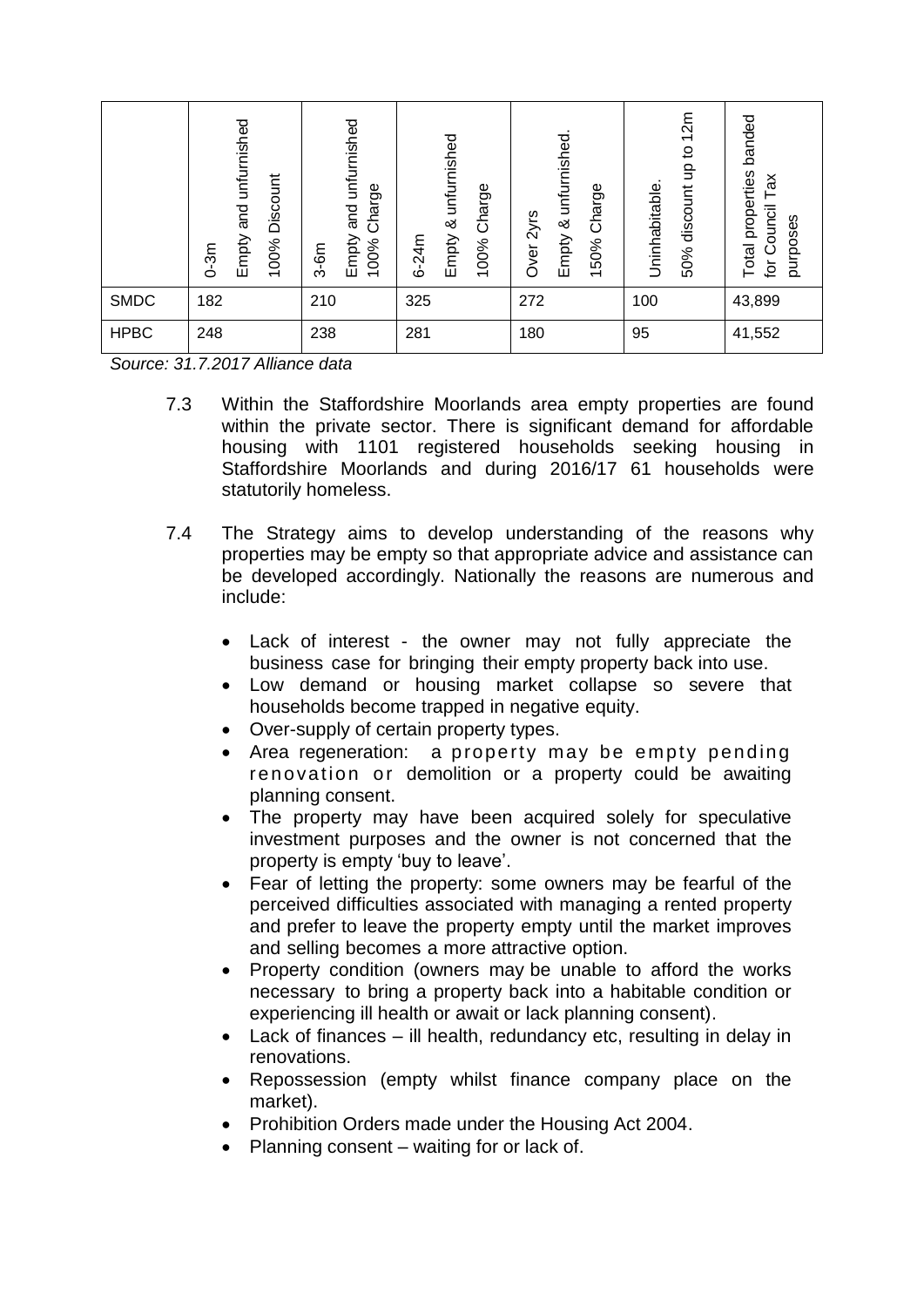- Unresolved ownership: following death protracted delays occur as the property is going through Probate or the owner died intestate and the legal title is in dispute.
- Family disputes/Divorce settlements awaiting completion before decision to reoccupy or place on market.
- Owner hospitalised/in institutional care.
- 7.5 From a local authority perspective, a key government policy with regard to empty homes is New Homes Bonus. This policy recognises the fact that empty homes returned to use provide additional accommodation in the same way that new build properties do. An empty home returned to use and occupied is rewarded in the same way as a new home delivered, via a payment of the equivalent Council Tax income to the local authority for six financial years following its return to use. This can generate an average of £9,020 within Staffordshire Moorlands. New Homes Bonus not only encourages local authorities to invest in empty property work to reduce the number of empty homes, it also ensures that this investment remains and that the problem of empty properties is contained. In the same way as a reduction in the number of empty homes attracts a bonus and rewards local authorities, an increase in the number of empty homes imposes a financial penalty, eating into any New Homes Bonus that may be payable on new build properties.
- 7.6 Following consultation several changes to New Homes Bonus were announced. From 2017 a national baseline for housing growth will apply of 0.4%, below this NHB will not be paid. The aim of this change is to ensure that "the money is used to reward additional housing rather than just normal growth". The number of years for which payments are made will be reduced from six to five years in 2017-18 and reduced further to four years from 2018-19. Despite these changes it is very much in the interests of local authorities to not only reduce the number of properties left empty but also to ensure the number remains as low as possible.
- 7.7 The negative effects of empty property are now relatively well recognised and include:
	- Wasted financial resources for the Local Authority and owners.
	- Increased dereliction, boarded up windows, overgrown gardens and rubbish dumping.
	- Squatting.
	- Petty crime and anti-social behaviour ranging from graffiti, vandalism to, in extreme cases, serious criminal activity including arson.
	- Reduced marketability and value in neighbouring properties and the wider area, encouraging homeowners to move away from the area before their equity is eroded and thereby contributing to a spiral of decline.
	- An empty property may pose a direct risk to adjoining properties through structural defects, damp etc.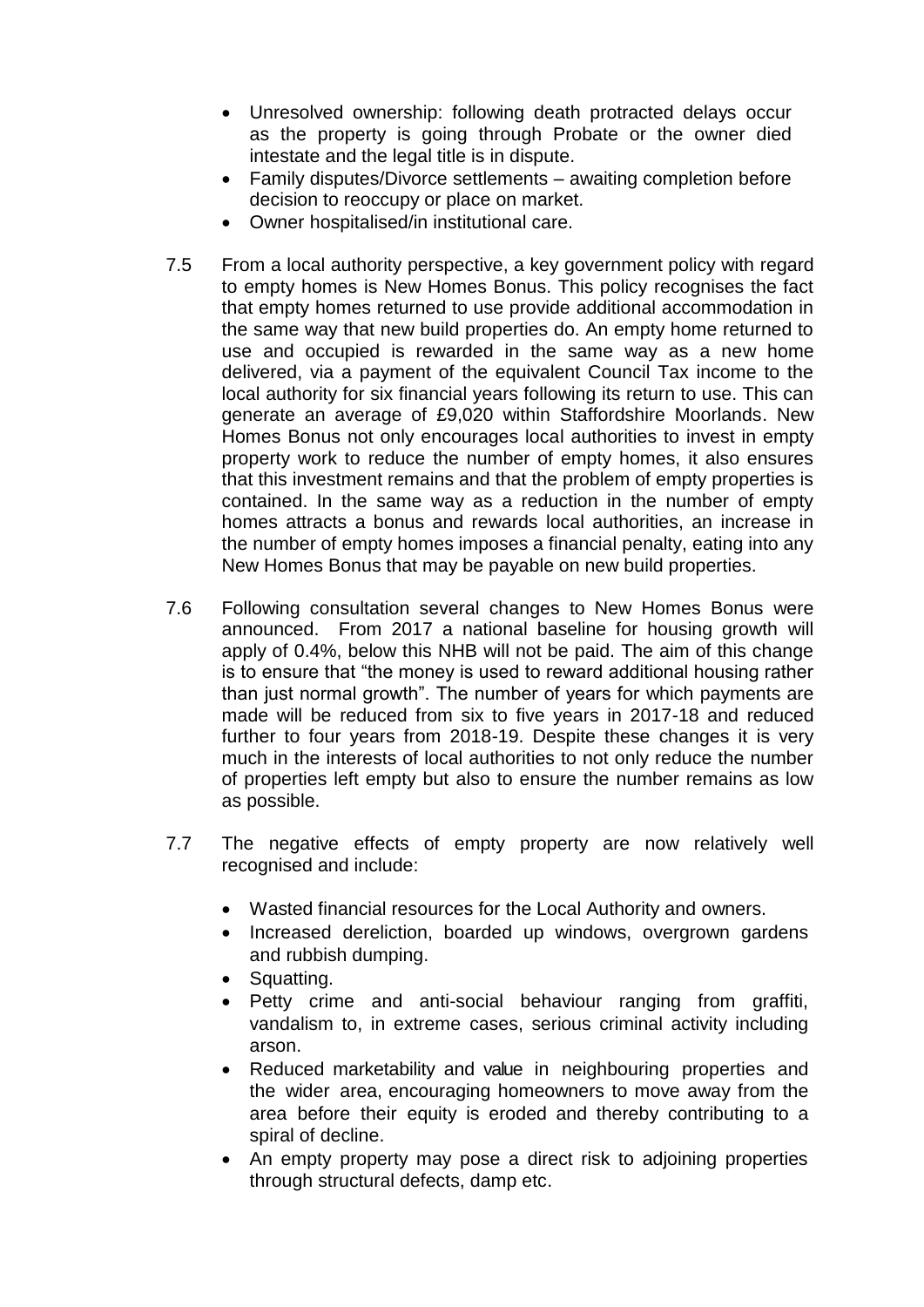- Wider multiplier effects, such as impacts on local businesses through reduced demand for their goods and services and, in areas of low demand, knock on effects on the viability of public services, such as schools.
- 7.8 Local authorities have clear duties to maintain and enhance the health of the housing market across all tenures. Where owners cannot be identified or are unwilling to bring a property back into use, local authorities have a range of statutory enforcement powers (outlined in section 9 of the strategy) and can provide a range of guidance and financial support.
- 7.9 The objectives and potential benefits to the Alliance of the proposed strategy include:
	- Support aims within the Council's Corporate Plans:
	- Raise awareness of empty property issues and minimises the number of properties that become long-term empties at an early stage:
	- Create accurate information in relation to empty properties;
	- Identify and maximise funding and income opportunities (including New Homes Bonus);
	- Improve housing conditions and prevent the deterioration of the buildings;
	- Maximise use of existing housing stock and provide additional good quality housing to meet housing and homelessness need (reduce temporary accommodation expenditure);
	- Prevent empty properties becoming the focus of anti-social behaviour, fear of crime and attracting adverse comment from the wider community;
	- Provide effective advice and assistance to bring empty properties back into use;
	- Good for public relations as it gives greater visible evidence of a local authority's strategic policy and promotes the authority enabling role.
- 7.10 A variety of funding sources can be used to return empty properties into use (outlined in section 8 of the Strategy). A recent successful bid to the Homes and Communities Agency for £3,475,000 funding by Empowering People Inspiring Communities (EPIC) will provide 123 Rent to Buy homes (within Staffordshire Moorlands, Stoke-on-Trent and Newcastle under Lyme areas) through an existing purchase & repair scheme. A delivery pipeline to 2021 is being developed and EPIC seek to deliver; 2017/2018 -5 properties, 2018/19- 44 properties, 2019/20 -44 properties, 2020/2021- 30 properties.
- 7.11 Following greater understanding of the current position it will be possible to develop more specific targeted actions to target individual or groups of property for delivery using identified funding models and